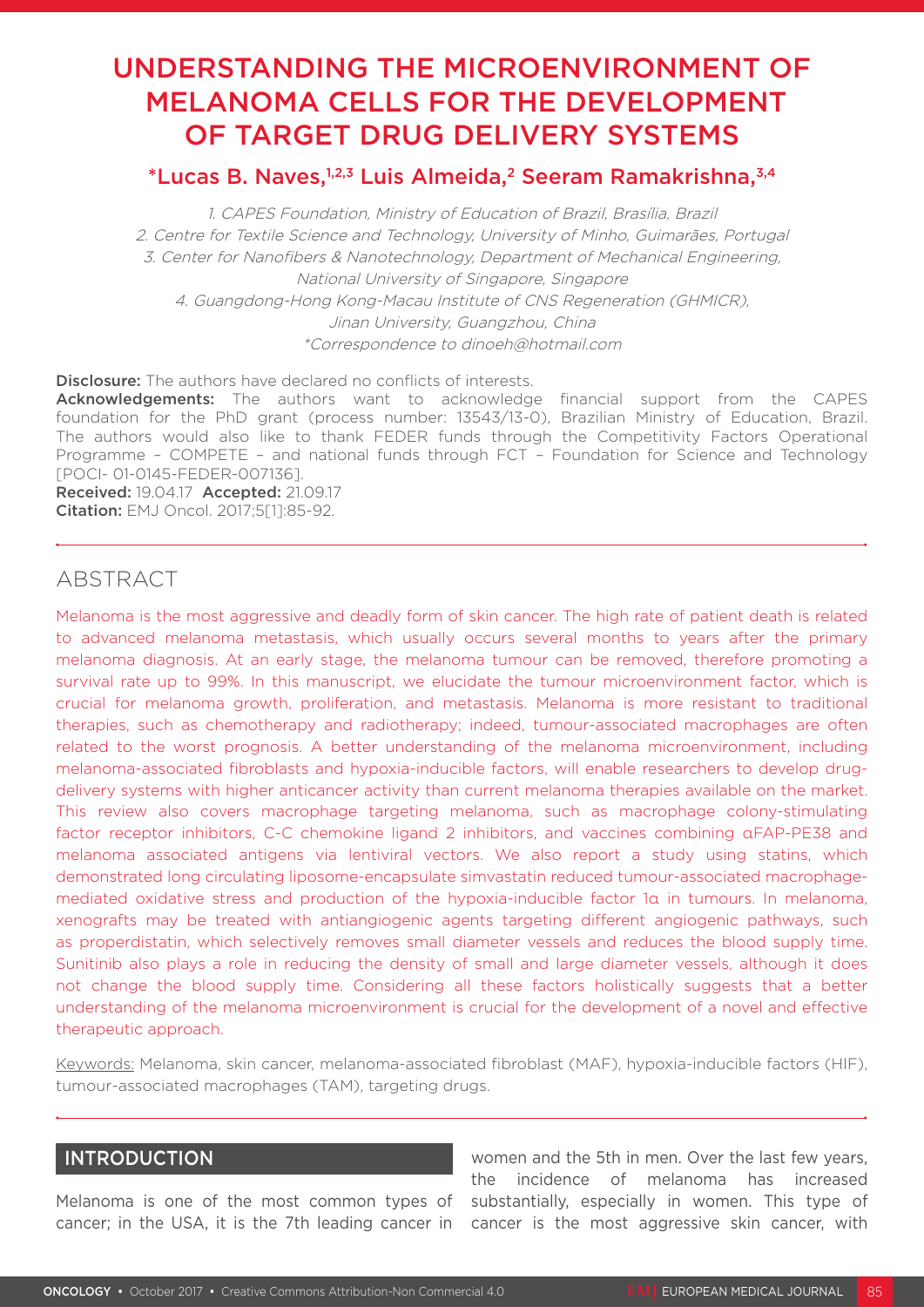a high rate of patient death due to advanced melanoma metastasis, which usually occurs several months to years after the primary melanoma diagnosis. This is despite a survival rate of up to 99% if a melanoma tumour is removed at an early stage.<sup>1</sup> Fortunately, this paradigm has changed due to advances in new drug pathways and targeting in drug delivery systems, which may have a major impact on the development of immunotherapy and target therapy for melanoma cancer. The drugs most commonly used for the treatment of the metastatic effects of melanoma are ipilimumab and vemurafenib, both approved by the U.S. Food and Drug Administration (FDA), although both therapies have their limitations. These drugs play different roles in melanoma cells; ipilimumab can achieve durable benefits to the target cells by blocking the immune suppression of T cells that is induced by cytotoxic T lymphocyte antigen 4; however, 80–85% of patients do not respond to this therapy. On the other hand, vemurafenib can achieve rapid tumour regression by targeting melanoma cells harbouring *BRAF* Val600Glu mutations. A negative side of this drug is that patients may develop drug resistance after 6 months of treatment. This manuscript presents the melanoma network environment affecting melanoma development, focussing on tissue hypoxia, macrophages, and stromal fibroblasts.<sup>2</sup> It is only possible to develop new drugs and strategies for melanoma therapy, prognosis, and diagnosis through a better understanding of how the tumour microenvironment can directly affect melanoma cancer progression.

# SKIN AND MELANOMA MICROENVIRONMENT

The skin represents the largest organ of our body. Normal skin consists of two distinct layers: the epidermis and the dermis. The epidermis is the upper layer formed by keratinocytes, melanocytes, and Langerhans cells. Keratinocytes are the most abundant cell type in the epidermis layer and are responsible for producing the major structural protein of the skin using growth factors and keratin to maintain normal skin homeostasis. The keratinocytes also regulate and promote the proliferation of melanocytes through connexins, desmoglein-1, and E-cadherin.3 The epidermalmelanocyte unit is normally formed by one melanocyte surrounded by 5–8 keratinocytes. Melanocytes are responsible for producing pigments that contain melanin, called melanosomes. The major risk for melanoma development is the incidence and absorbance of ultraviolet (UV) radiation; upon UV exposure, the melanosomes are transferred from melanocytes to the keratinocytes. This mechanism can avoid DNA damage caused by UV radiation.4 In the skin there are antigen cells, namely, Langerhans cells, which are dendritic immune cells. The dermis is mostly formed by fibroblast cells, responsible for collagen production and release, and also for producing elastin; thus, maintaining the tight connection of the dermis and the epidermis through a basement membrane. In addition to fibroblast cells, there are also pericytes, adipocytes, macrophages, and vascular endothelial cells.



#### Figure 1: Confocal fluorescence images of B16 (murine melanoma cells).

The confocal images were acquired by Zeiss LSM800 Airyscan microscope (Zeiss, Oberkochen, Germany) using X63 oil immersion objective lens.

A) Stained with Hoechst to visualise the nuclei (blue); B) Cells stained with Phalloidin Rhodamine Actin to visualise cellular morphology (red); C) Multiple layers indicating both the nuclei (blue) and cellular morphology (red).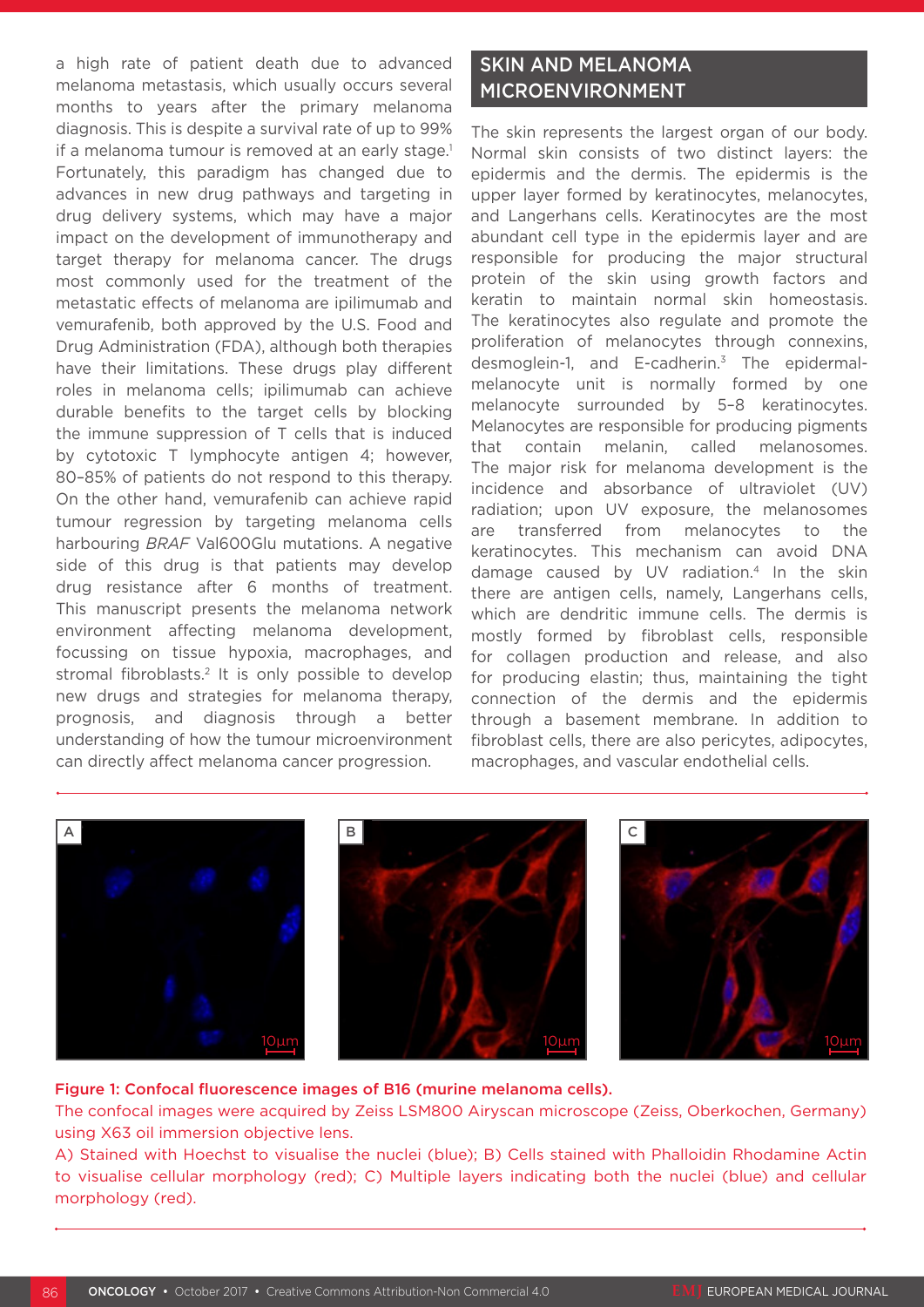

Figure 2: High content analysis of human dermal fibroblasts, magnification X20. A) 24 hours after incubation; B) 48 hours after incubation; C) 72 hours after incubation.

The melanoma microenvironment conditions differ from the normal skin and alter as the melanoma phases progress. A radial growth phase, followed by a vertical growth phase, occur in the early stages of melanoma. The last phase, which worsens the patient's condition, occurs at the metastatic stage. When talking about the melanoma microenvironment it must be mentioned that it is highly heterogeneous and contains a variety of extracellular matrix (ECM) cells and noncancerous cells, such as fibroblasts, keratinocytes, and inflammatory cells. In this microenvironment, it is also possible to find growth factors produced by stromal cells and cancer cells. The interaction between the cancer cells and surrounding cells is very complex. The cytokines and growth factors produced by melanoma cells are responsible for recruiting many types of stromal cells, activating the tumour microenvironment, which can occur either directly or indirectly. When the growth is indirect, it affects many functions of other types of stromal cells, which play an important factor in melanoma initiation, progression, and, finally, metastasis. When the tumour is activated directly, the melanoma growth is promoted by activated stromal cells within the tumour microenvironment.<sup>5</sup> In Figure 1 we can observe B16 murine melanoma cells.

Deprived of adequate oxygen supply, hypoxia of the dermal environment takes place, promoting melanomagenesis.6 While the tumour grows, it requires nutrients, oxygen, and blood; as a consequence, an uneven vasculature distribution starts to form.<sup>5</sup> Hypoxic tumour cells are often associated with worse prognosis, because this kind

of tumour is more resistant to radiation and chemotherapies due to its peculiar biological properties and metabolic rates when compared to well-oxygenated tumours.7 Tumour aggressiveness and hypoxia are linked, as shown in recent studies that demonstrated the treatment of tumours in mice with antiangiogenic agents can lead to tumour hypoxia, therefore enhancing the invasion and migration properties.<sup>8,9</sup> Tumour hypoxia and the tumour-stromal cells microenvironment can play an important role in melanoma skin cancer initiation, progression, and treatment resistance. Hypoxia-inducible factors (HIF) are present in solid tumours when the malignant tumour has a diameter >1 mm. Consequently, pockets of hypoxic regions can be visualised by immunohistochemistry with carbonic anhydrase,<sup>9,10</sup> primonidazole,<sup>11</sup> or antibodies. Normal oxygen level in the skin ranges from 1.5-5.0%. This concentration of oxygen is sufficient for the stabilisation of HIF-1α.12 At the dermal-epidermal junction, the melanocytes are physiologically hypoxic under normal conditions; therefore, hypoxia may play an important role in melanocyte transformation. In normal skin, the nuclear HIF-1α is detected, which suggests that HIF-1α is activated in melanocytes; in other words, HIF-1α is a microphthalmia-associated transcription factor (MITF) transcription target in melanocytes. $13$ MITF plays a crucial role in melanoma cancer progression, as it is a transcription factor that is involved in the regulation of genes that are related to migration, invasiveness, proliferation, survival, and metastasis of melanoma cells.

Known to induce tumour resistance to both radiation and chemotherapies, hypoxia has broad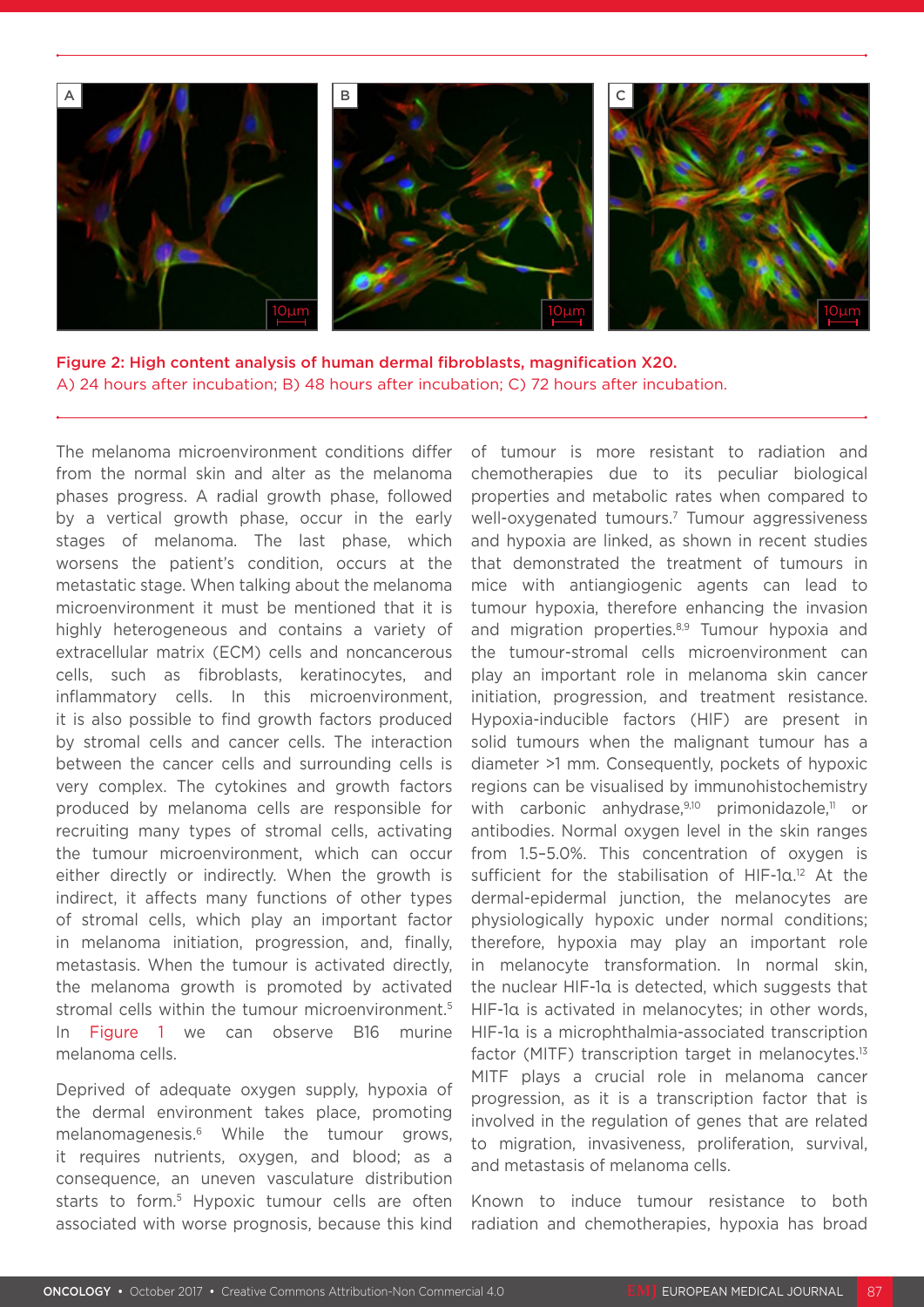effects on tumour fate. Hypoxia encourages growth of cells with deficient functions of tumour suppressor p53,<sup>14</sup> promotes genetic instability, reduces drug-induced apoptosis,<sup>15</sup> and favours the growth of hypoxia-tolerant tumour cell clones.<sup>16</sup> HIF plays an important role in melanoma tumour progression, chemotherapy resistance, and metastasis. Hypoxia can influence the metastatic progression, promoting a phenotype switch in melanoma cells from proliferative to invasive.17 Proliferative melanoma cells, once exposed to the hypoxic microenvironment, increase the invasive potential in an HIF-1α-dependent manner and downregulate melanocytic marker expression. Melanocytes are prone to oncogenic transformation under hypoxic microenvironment due to HIF-1α stabilisation. *In vivo*, under hypoxic conditions, HIF-1α-deficient melanocytes show an ability to delay and diminish transformation capacity in tumour growth. Very aggressive melanomas can occur due to the expression of nondegradable forms of the HIF-1α protein. The permissive environment of HIF-1α may act as a tumour promoter in cells by enabling HIF-1α stabilisation at low oxygen microenvironments in the skin, where tumour cell promoters have acquired oncogenic mutations and are genetically unstable.

# MELANOCYTES AND MELANOMA MICROENVIRONMENT

The microenvironment of a growing tumour is enriched in exosomes that are secreted by cancer cells. Exosomes are organelle-like, lipid-bound membrane structures shed from cell membranes into body fluids and interstitial spaces during tumour development.18 Cancer cells can manipulate their microenvironment to optimise and achieve better growth conditions and metastasis in many ways.19 Melanoma skin cancer is a melanocyteoriginated malignant disease with high propensity to metastasise. The course of metastasis involves multiple steps, including epithelial-to-mesenchymal transition (EMT); however, the term 'EMT' may not formally be attributed to melanoma. Although melanocytes do not belong to the epithelial lineage, primary melanocytes do express E-cadherin, which is required for their contact with keratinocytes in the basal layer of the epidermis. Different to many epithelial tissues, normal melanocytes express EMT-inducing transcription factor; this is considered a predisposing factor for melanoma with a high metastatic propensity.<sup>20</sup> A novel therapeutic modality to target melanoma progression may be

developed by an understanding of how tumourderived exosomes contribute to the manipulation of the tumour microenvironment.<sup>21</sup>

## HUMAN DERMAL FIBROBLASTS AND MELANOMA ASSOCIATION

During the development of a melanoma tumour, the fibroblast cells are activated by other types of stromal or tumour cells, playing an important role for tumour growth and progression. Cancer-associated fibroblasts are highly heterogeneous in terms of their functions and markers. The fibroblast-specific protein 1, commonly used as a marker for other cancers, is expressed in melanoma cells,22 and therefore it is possible that it may also be a good melanoma-associated fibroblast (MAF) marker. However, it cannot be detected in normal skin fibroblasts.23 Figure 2 shows human dermal fibroblast after a 24, 48, and 72-hour incubation period.

Particularly in the Caucasian population, skin cancer is by far the most common oncological malignancy. Cutaneous malignant melanoma is one of the three most common types of skin cancer; the others are non-melanocytic skin cancers, such as squamous cell carcinomas, and basal cell carcinomas. The vascularisation of the tumour occurs naturally and the cells obtain all the required nutrients to grow until reaching the size range of 2–3 mm; this is called passive diffusion.<sup>24</sup>

Melanoma cell growth and survival rates can be highly affected by MAF. It was shown in xenograft models that co-injection of fibroblasts cells with melanoma cells increases tumour growth.<sup>25</sup> In another study, $26$  it was also observed that, when coculturing normal fibroblast cells in association with melanoma cells, tumour growth was promoted. This growth was reported in the early-stage of the melanoma cells, but it has very little effect on melanoma metastatic cells.26 Some fibroblast cells can promote growth factors by overexpression of insulin, such as hepatic growth factor, basic fibroblast growth factor,<sup>27</sup> and insulin growth factor-1, leading to growth of biological early stages and inducing the survival rate of melanoma cells by activation of beta-catenin and mitogen-activated protein kinase (MAPK).28 In addition, this growth factor also promotes both vascular endothelial growth factor and epithelial growth factor, both potent mitogens for the growth, proliferation, and microenvironment of melanoma cells. MAF also promote melanoma growth through glycosaminoglycan hyaluronan, also called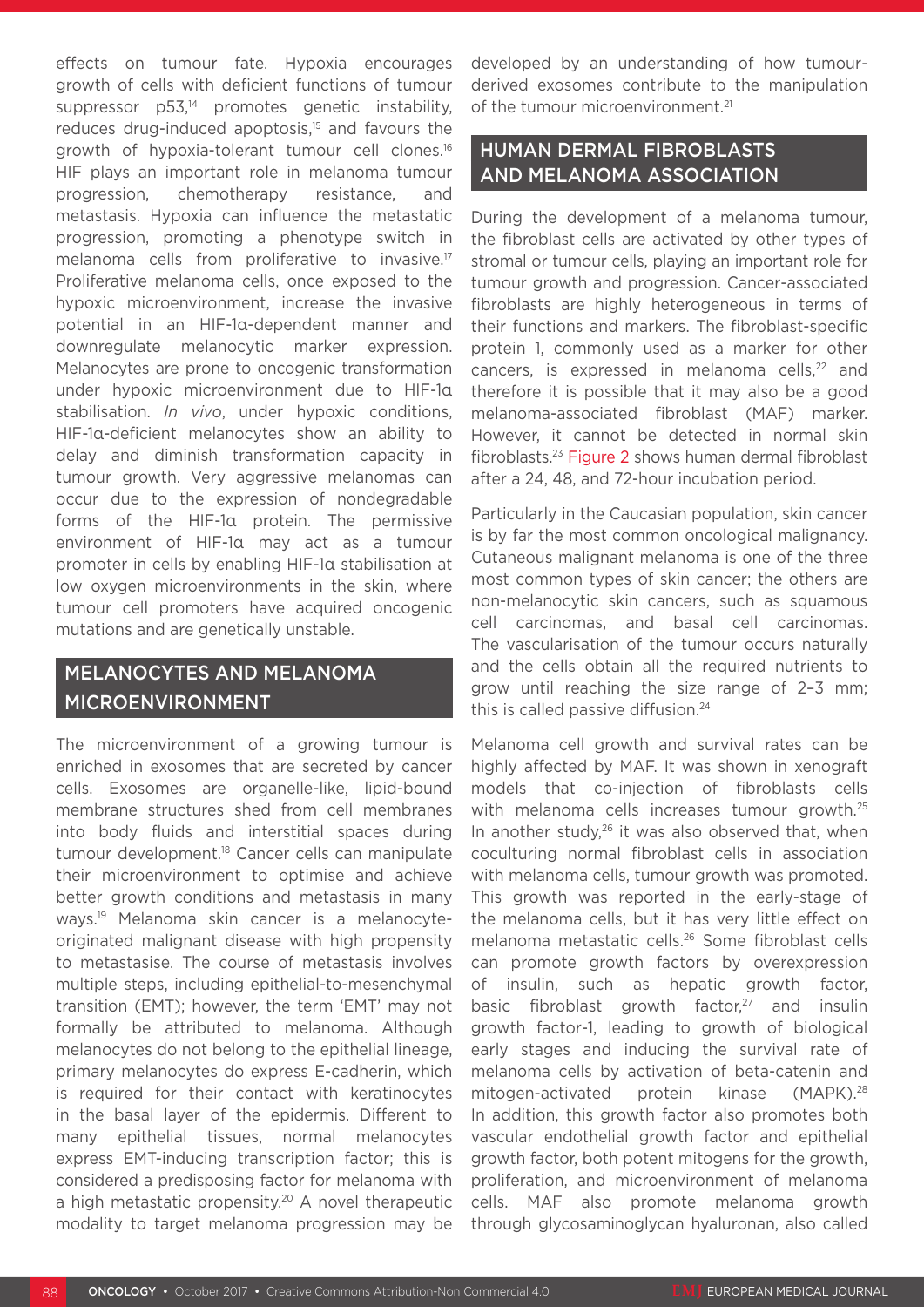hyaluronate, hyaluronic acid, or HA. The synthesis of HA (HAS1 and HAS2) in MAF can activate and enhance melanoma production of plateletderived growth factor receptor (PDGF)-CC and PDGF-AA in dermal fibroblasts and melanoma cell-derived factor stimulates hyaluronan synthesis by regulating HAS2 through p38 and PDGFR-PI3K-AKT signalling.29 HA is one of the major components of the ECM and has been proven to promote melanoma tumour growth, angiogenesis, and metastasis.30

ADAM-9, a member of a family of proteases with a disintegrin and metalloprotease domain, is expressed at the tumour-stromal border. Studies *in vivo* and *in vitro* have found that stromal fibroblast-specific expression of ADAM-9 is responsible for melanoma proliferation and apoptosis, but it is controversial as to whether it exerts pro-tumour growth effects or tumour growth inhibitory effects.31,32

 $p53$  is a suppressor of several types of tumours<sup>33</sup> and can modulate tumour growth in stromal fibroblasts in a stromal cell-derived factor 1 dependent manner.34 Dysfunction of p53 occurs in  $>90\%$  of melanoma cases.<sup>35</sup> In melanoma, MAF play an important role in metastasis, as the invasive potential of human melanoma cells may alter the fibroblast gene expression.<sup>36</sup>

Metastatic effects are caused by the spread of primary cancer cells to distant sites of the body and are attributed to the majority of cancer deaths. In melanoma metastasis, it is possible to observe sequential steps: 37,38 a) tumour cells are separated from the basement membrane, due to acquisition of an invasive phenotype, b) tumour cells can reach either a regional site or distant organs through haematogenous or lymphatic dissemination, c) tumour cells survive in a new metastatic organ such as bone, the liver, the brain, the lungs, etc.

Fibroblasts cells play an important role in melanoma angiogenesis, which consists of the formation of new blood vessels to supply nutrients for tumour growth, which is one step away from tumour cell metastasis. In a threedimensional gel embedded with fibroblast type I collagen model and melanoma cells, normal human fibroblasts enable melanoma cells to induce angiogenesis.39 As a consequence of melanoma metastasis, MAF can enhance melanoma invasion and angiogenesis.

## TUMOUR-ASSOCIATED MACROPHAGES

The microenvironment of melanoma tumours contains many types of inflammatory cells, including mast cells, neutrophils, dendritic cells, B and T cells, and macrophages. Tumour-associated macrophages (TAM) are the most abundant cell type among immune cells; they can interfere directly with the tumour microenvironment in numerous ways, such as remodelling the ECM, increasing tumour initiation and growth, promoting angiogenesis, and suppressing antitumour immunity through the production of growth factors, cytokines, reactive oxygen and nitrogen species, and chemokines.40-42 TAM are also linked with cancer resistance to therapies, such as immune therapy, target therapy, radiotherapy, and chemotherapy. The patient's response to antitumour therapies can be predicated by the number of macrophages; the higher the number of infiltrating macrophages, the worse the prognosis in a variety of cancers, including melanoma. $43$  An inflammatory microenvironment plays an important role in every step of melanoma development and can be provided by TAM and highly inflamed tumours.

The association between melanoma and macrophages can be classified as:2

- M1 macrophages: Activated macrophages: the macrophage is polarised by proinflammatory factors, such as IFN-γ, and microbial agents, such as bacterial lipopolysaccharide. In this macrophage, reactive oxygen species are produced along with higher levels of nitric oxide, tumour necrosis factor α, interleukin (IL)-6, IL-12, and lower levels of the immunosuppressive cytokine IL-10. Many growth factors produced by M1 macrophages have a significant effect on promoting tumour growth and metastasis, such as IL-6 and tumour necrosis factor α.
- M2 macrophages: Alternatively activated macrophages: TAM resemble M2 macrophages and exert pro-tumour activity. M2 macrophages produce lower levels of IL-12 and a higher level of transforming growth factor (TGF)-β, IL-1 receptor antagonist (IL-1ra), IL-10, chemokine ligand (CCL)1, CCL18, and CCL22.

The WNT gene family consists of structurally related genes that encode secreted signalling proteins. These proteins have been implicated in oncogenesis and in several developmental processes, including the regulation of cell fate and patterning during embryogenesis. WNT Family Member 5A (WNT5A)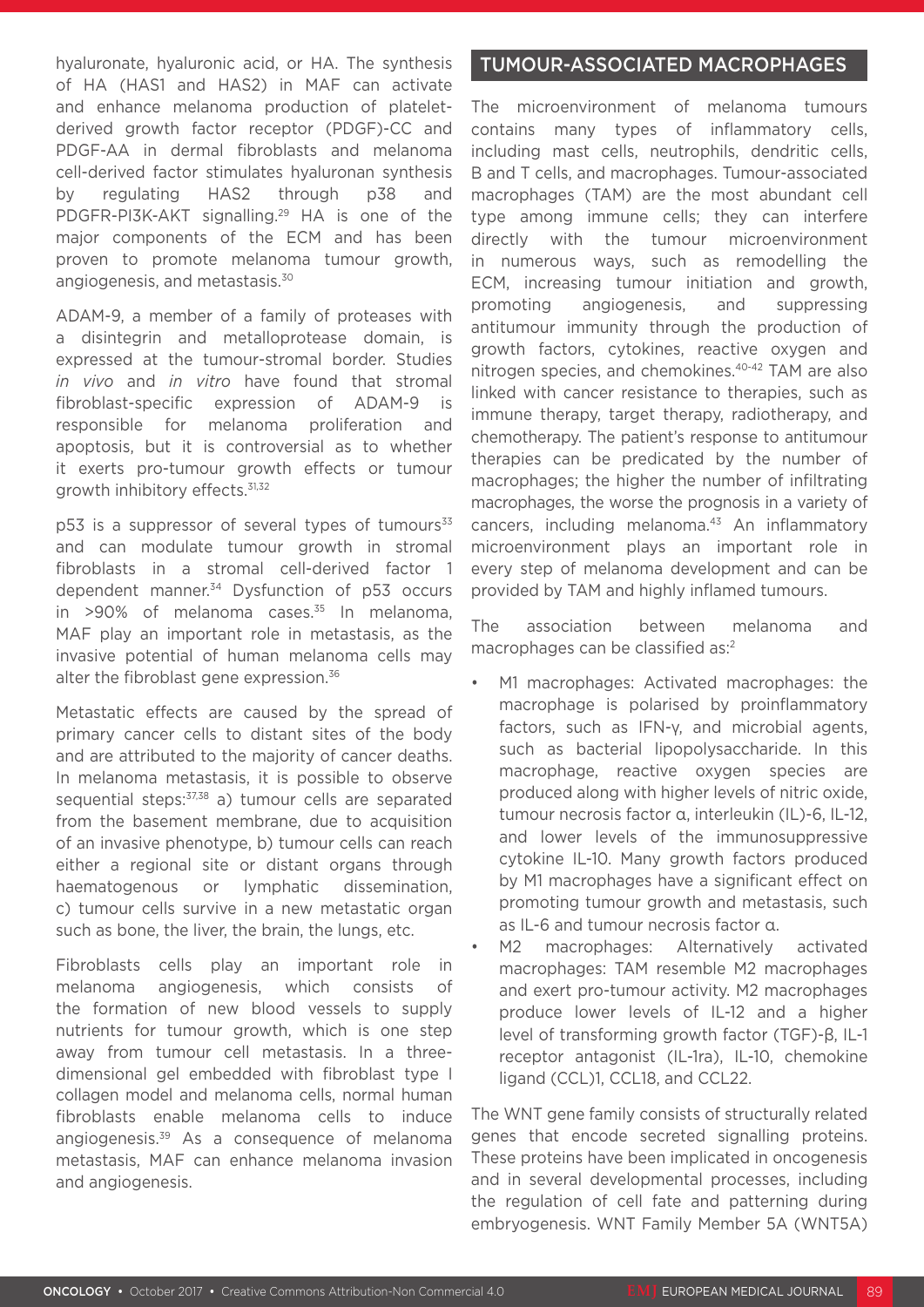is a protein-coding gene. Linnskog et al.<sup>44</sup> published a study demonstrating a tumourpromoting role of increased *WNT5A* expression in malignant melanoma, sharing the ability to increase melanoma cell invasion. It reported pro-inflammatory cytokine IL-6 as a potential regulator of *WNT5A* expression. The inhibition of p38-MAPK completely blocked the IL-6-induced invasion of HTB63 cells. These findings suggest that recombinant *WNT5A* rescued the IL-6-induced invasion, indicating the inhibition of p38-MAPK activity and resulting in downstream inhibition of IL-6-induced cell invasion, related to impaired *WNT5A* expression.44

## MELANOMA THERAPY BY MACROPHAGE TARGETING

Many approaches have been developed to target macrophages in melanoma, due to their multifunctionality and ability to promote tumour progression and metastasis. Studying the mechanisms of macrophages on tumour development has the potential to highlight possible options to treat the patient´s tumour.

## Macrophage Colony-Stimulating Factor Receptor Inhibitor

Macrophage colony-stimulating factor (M-CSF) is the most potent growth factor and is highly expressed in melanoma cell lines. M-CSF is related to melanoma-associated macrophages, and activates multiple survival signals for macrophages, and binds to the M-CSF receptor (M-CSFR). Clinical trials of several M-CSFR inhibitors (M-CSFRi) for metastatic solid and advanced cancers, including melanoma, are underway. These trials are focussing on cancer therapy from the tumour microenvironment and cancer cells to tumour cells (Table 1). PLX3387, an M-CSFRi, was developed by Plexxikon Inc. (Berkeley, California, USA) and can increase the antitumour activity of *BRAF* inhibitors (BRAFi). Currently, Phase I of the trial is underway for patients diagnosed with melanoma. Anti-M-CSFR antibody, AMG 820, from Amgen (Uxbridge, UK) are under trial for advanced solid tumour therapy. The M-CSFRi, ARRAY-382, is also currently undergoing clinical trials for use in treating solid tumours.

## CCL<sub>2</sub> Inhibitor

CCL2 plays an important role in macrophage survival and differentiation, and it is the most potent chemoattractant for macrophages. For melanoma therapy, some studies indicate that anticancer therapies in combination with CCL2 targeting are useful and vital.45 The expression of CCL2 can be decreased by the antitumour activity of BRAFi. *De novo* tumourigenesis and mouse melanoma xenograft models can achieve synergistic effects on tumour growth in combination therapy of an anti-CCL2 antibody and BRAFi.46

## Liposome-Based Assay

Composed by bilayers of phospholipid, liposome is an artificially prepared vesicle structure. Drugs can be phagocytosed and recognised by macrophages when loaded in liposomes, providing efficient macrophage targeting. Liposomes have less toxicity than regular chemotherapy agents and can minimise the degradation of chemotherapy agents in serum.47 Liposome-encapsulated clodronate sulphate forces the macrophages to undergo apoptosis; the removal of macrophages leads to the angiogenesis inhibition and melanoma growth in a human melanoma xenograft model.<sup>48</sup> Banciu et al.49 showed that liposomal prednisolone phosphate has an antitumour growth effect on deletion of TAM in melanoma models (mouse B16).

| <b>Name</b>    | <b>Clinical indication</b>          | Therapy combination        | Pathway | Phase |
|----------------|-------------------------------------|----------------------------|---------|-------|
| <b>PLX3397</b> | Advanced solid tumours              | Paclitaxel                 | M-CSFR  |       |
|                | Unresectable or metastatic melanoma | Vemurafenib                |         |       |
|                | Glioblastoma                        | Temozolomide and radiation |         | 1/11  |
| <b>AMG 820</b> | Advanced solid tumours              | <b>NO</b>                  | M-CSFR  |       |
|                | ARRY 382   Advanced solid tumours   | <b>NO</b>                  | M-CSFR  |       |

#### Table 1: Summary of drugs that target macrophages.

M-CSFR: macrophage colony-stimulating factor receptor. *Adapted from Wang et al.2*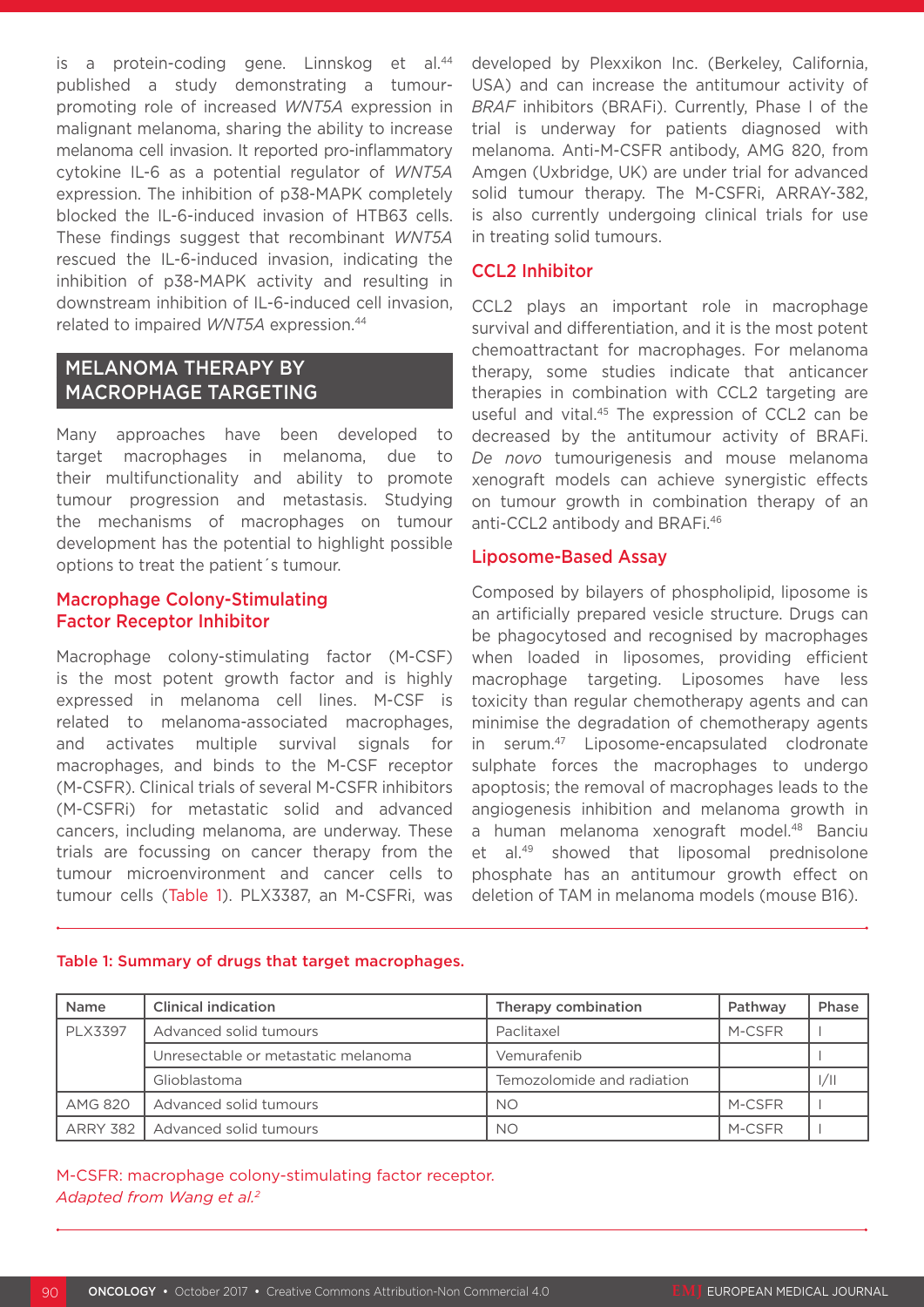# CURRENT STATUS OF TARGETING STRATEGY FOR MELANOMA-ASSOCIATED FIBROBLASTS, TUMOUR-ASSOCIATED MACROPHAGES, AND HYPOXIA-INDUCIBLE FACTORS

Recently, a therapeutically effective cancer vaccine has been developed for the treatment of melanoma, which needed to generate potent antitumour immune responses and at the same time overcome the tolerance mechanism mediated by the progression of the tumour itself. A novel immunotoxin was engineered, αFAP-PE38, which targets the fibroblast activation protein-expressing fibroblast within the tumour stroma. When researchers combined αFAP-PE38 and melanoma associated antigens via lentiviral vectors (termed LV-3Ag), it exhibited greatly enhanced antitumour effects on tumour growth. The mechanism of action was described as the potential combination to modulate the immune suppressive tumour microenvironment, activating the cytotoxicity of CD8+ T cells that are able to identify and destroy the malignant cells. Combining cancer vaccines with immunotoxin could be an alternative approach for patients with advanced cancer.<sup>44</sup>

Statins, used for lowering cholesterol, when used in higher doses (100–500-fold higher), possess antitumour activity with regard to B16F10 murine melanoma cells. Statins can have anticancer activity due to their pleiotropic action on key regulatory molecules (small GTP-binding proteins, such as Ras, Rac, and Rho) of intracellular signalling pathways responsible for cell inflammation, proliferation, angiogenesis, oxidative stress, and apoptosis.<sup>50</sup> Long-circulating liposomeencapsulated simvastatin has an 85% higher anticancer activity than free simvastatin; it was reported that the antitumour activity of longcirculating liposome-encapsulated simvastatin is related to the presence of functional TAM in tumour tissue. The effect is based on the reduction of TAM-mediated oxidative stress and production of HIF-1α in tumours.51

Tumour hypoxia in R-18 human melanoma xenografts was reported to be treated with an antiangiogenic agent targeting different angiogenic pathways. Sunitinib may reduce the density of small and large diameter vessels whilst not changing the blood supply time, whereas properdistain selectively removes small diameter vessels and reduced the blood supply time. Both drugs were reported to inhibit angiogenesis; however, the drugs have had different effects on vascular morphology and function, and presented an extent of hypoxia in R-18 human melanoma xenografts.52

## **CONCLUSION**

In this manuscript, we elucidated the cancer genetics to promote the development of new strategies for treatment of melanoma skin cancer, from the conventional therapies to target therapies. A better understanding of the melanoma tumour microenvironment can lead to a more effective therapy. Nowadays, several therapies targeting tumour microenvironments are undergoing clinical trials. The success of these trials may alter the approach of cancer therapy from tumour suppressor genes or specific protein-coding oncogenes, to targeted, less invasive, and much more effective therapies.

#### REFERENCES

1. Naves LB et al. Nanotechnology for the treatment of melanoma skin cancer. Prog Biomater. 2017;6(1-2):13-26.

2. Wang T et al., "The Biology of Melanoma," Torres-Cabala CA, Jonathan L (eds.), Genetics of Melanoma (2016), Springer-Verlag New York, pp.3-29.

3. Li G et al. Function and regulation of melanoma-stromal fibroblast interactions: When seeds meet soil. Oncogene. 2003;22(20):3162-71.

4. Kondo T, Hearing VJ. Update on the regulation of mammalian melanocyte function and skin pigmentation. Expert Rev Dermatology. 2011;6(1):97-108.

5. Wachsberger P et al. Tumor response to ionizing radiation combined with antiangiogenesis or vascular targeting agents: Exploring mechanisms of interaction. Clin Cancer Res. 2003; 9(6):1957-71.

6. Hockel M et al. Association between tumor hypoxia and malignant progression in advanced cancer of the uterine cervix. Cancer Res. 1996;56(19):4509-15.

7. Harrison L, Blackwell K. Hypoxia and anemia: Factors in decreased sensitivity to radiation therapy and chemotherapy? Oncologist. 2004;9(Suppl 5):31-40.

8. Pàez-Ribes M et al. Antiangiogenic

therapy elicits malignant progression of tumors to increased local invasion and distant metastasis. Cancer Cell. 2009; 15(3):220-31.

9. Bikfalvi A et al. Inhibition of angiogenesis and the angiogenesis/invasion shift. Biochem Soc Trans. 2011;39(6):1560-4.

10. Pires IM et al. Effects of acute versus chronic hypoxia on DNA damage responses and genomic instability. Cancer Res. 2010;70(3):925-35.

11. Post DE et al. Cancer therapy with a replicating oncolytic adenovirus targeting the hypoxic microenvironment of tumors. Clin Cancer Res. 2004;10(24):8603-12.